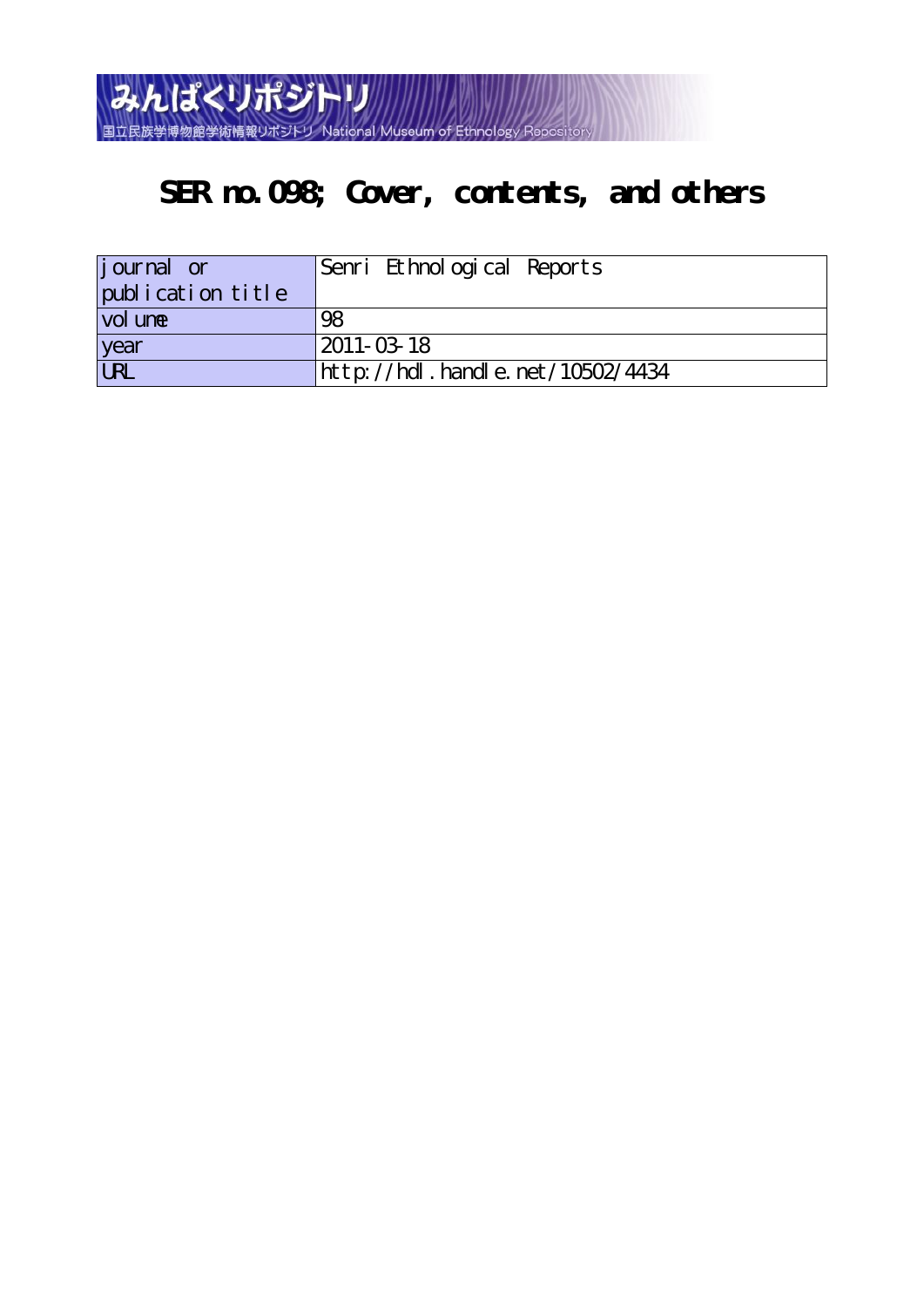| <b>Senri Ethnological Reports</b><br>98                                    | $rac{1}{25}$<br>工<br>86                                     | <b>Senri Ethnological</b><br><b>Reports</b><br>98                                      |
|----------------------------------------------------------------------------|-------------------------------------------------------------|----------------------------------------------------------------------------------------|
| <b>A Great Tibetan-Mongolian</b><br><b>Lexicon</b>                         | $\blacktriangleright$<br>Great Tibetan-Mongolian Lexicon    | ঽঽৼয়ঀড়ৼড়ড়ড়ড়ড়ড়ড়৸ড়ৼড়৸ড়ড়ড়৸ড়ড়৸ড়৸ড়৸ৼঀৼঀঀ৸ৼঀৗ<br>төвд-монгол их толь бичиг |
| <b>Edited by</b><br>Urianhai L. Terbish<br>Urianhai T. Chuluun-Erdene      | Urianhai L. Terbish<br>Urianhai T. Chuluun-Erdene<br>(eds.) | Эмхэтгэсэн:<br>Урианхай Л. Тэрбиш<br>Урианхай Т. Чулуун-Эрдэнэ                         |
| <b>National Museum of Ethnology</b><br>2011 Osaka<br><b>ISSN 1340-6787</b> | $\bigcirc$                                                  | <b>National Museum of Ethnology</b><br>2011 Osaka                                      |

**ISBN 978-4-901906-84-5 C3087**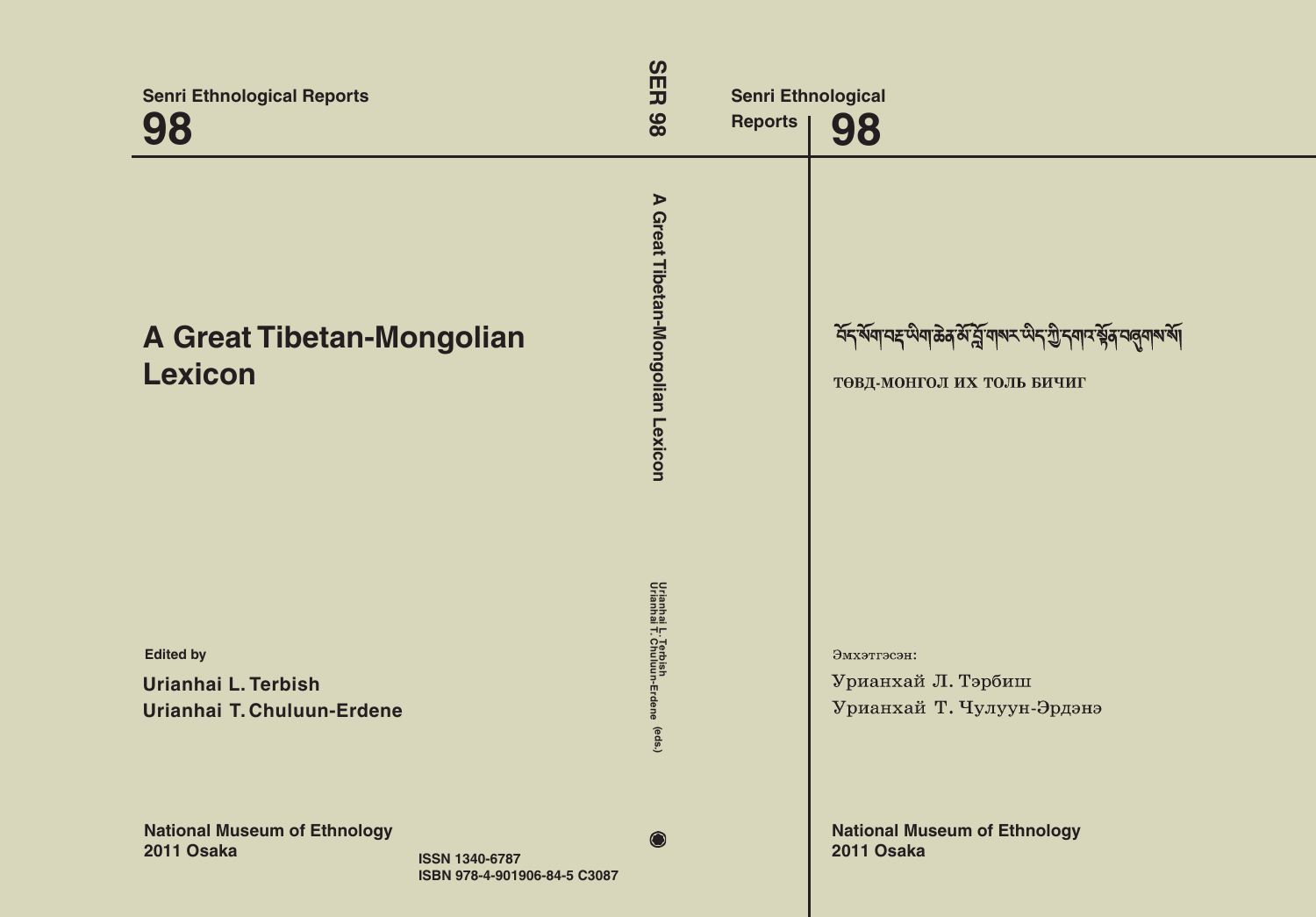**Senri Ethnological Reports** 98



төвд-монгол их толь вичиг

Эмхэтгэсэн: Урианхай Л.Тэрбиш Урианхай Т.Чулуун-Эрдэнэ

Хянан тохиолдуулж, ариутган шүүсэн Монгол Улсын Шинжлэх ухааны гавьяат зүтгэлтэн, доктор, профессор Л.Хүрэлбаатар

> **National Museum of Ethnology Osaka 2011**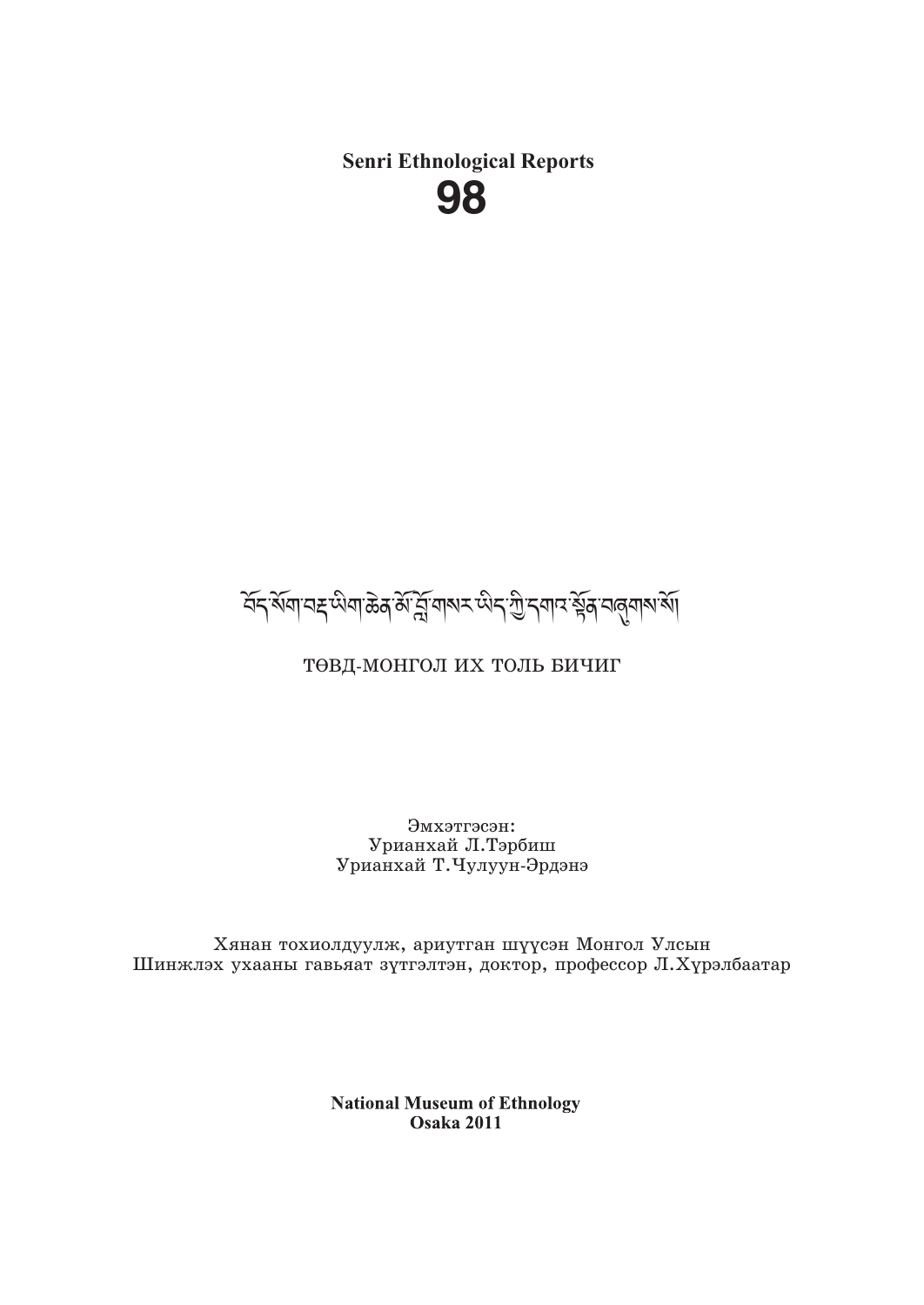| Гарчаг                                  |        |  |  |
|-----------------------------------------|--------|--|--|
| Оршил                                   | i      |  |  |
| Толь хэрэглэгчдийн анхааралд            |        |  |  |
| Л.Тэрбиш, Т.Чулуун-Эрдэнэ<br>Толь бичиг | iii    |  |  |
|                                         | 1      |  |  |
| [4]                                     | . 117  |  |  |
| শা                                      | . 228  |  |  |
| 57                                      | . 420  |  |  |
| তা                                      | 473    |  |  |
| ळ                                       | 509    |  |  |
| 티                                       | . 572  |  |  |
| $\frac{3}{2}$                           | 606    |  |  |
| 51                                      | . 676  |  |  |
| 퇘                                       | . 753  |  |  |
| 51                                      | 816    |  |  |
| 헤                                       | . 971  |  |  |
| 재                                       | . 1047 |  |  |
|                                         | . 1110 |  |  |
| 제                                       | 1179   |  |  |
| ᆌ                                       | 1328   |  |  |
| 헤                                       | . 1424 |  |  |
| उं।                                     | 1463   |  |  |
| ळा                                      |        |  |  |
| ΕĴ                                      | 1519   |  |  |
| 레                                       | . 1542 |  |  |
| ଵୗ                                      | . 1545 |  |  |
| 킈                                       | . 1592 |  |  |
| ন                                       | . 1634 |  |  |
| 떼                                       | 1647   |  |  |
| 지                                       |        |  |  |
| 데                                       |        |  |  |
| '해                                      |        |  |  |
|                                         |        |  |  |
| ๆ"                                      |        |  |  |
| ডা।                                     |        |  |  |
|                                         |        |  |  |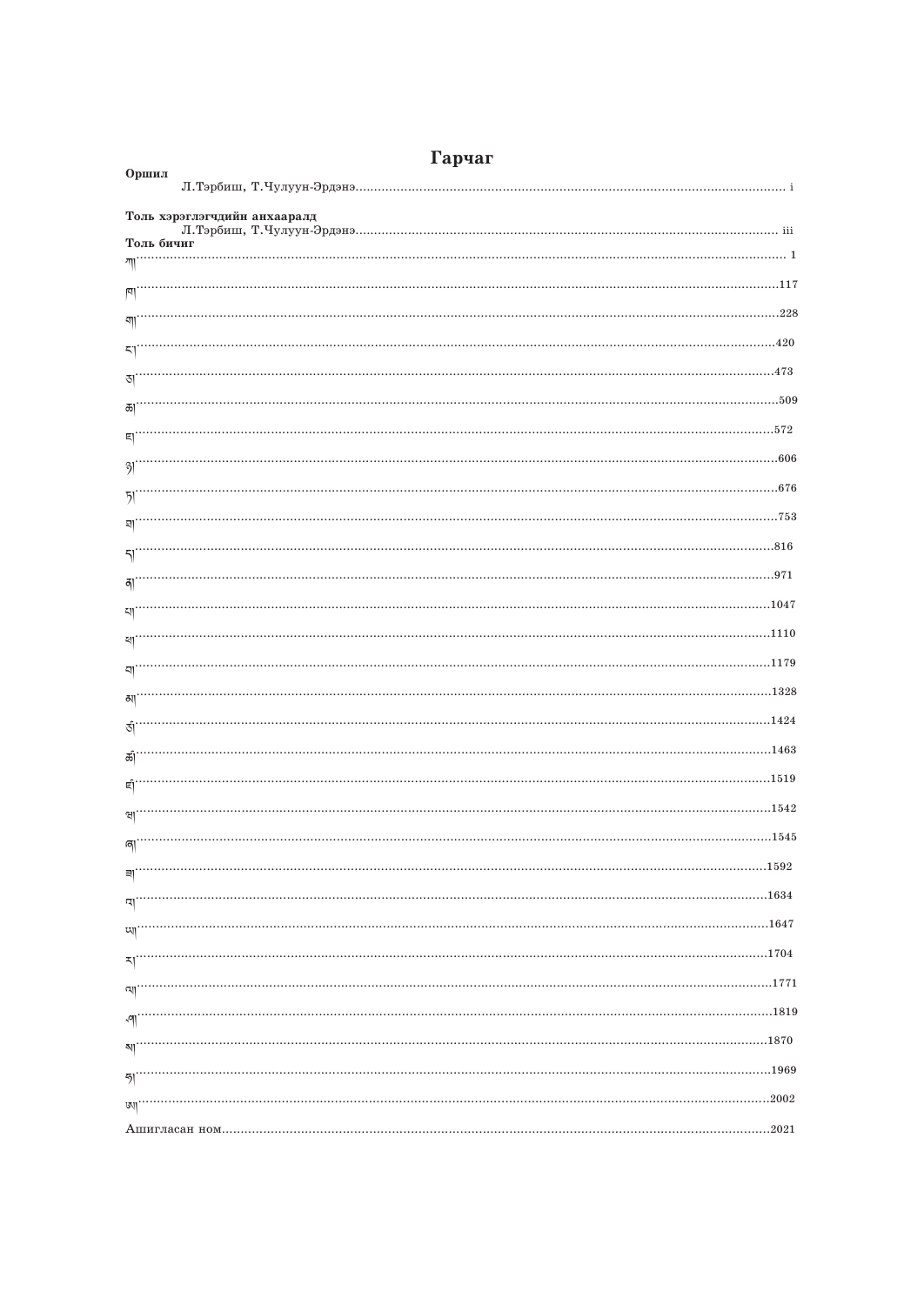## **Senri Ethnological Reports**

- No.97 An Anthropology of the Marine Environmental Conservation (2011; ed. Hiroyuki Matsumoto; in Japanese)
- No.96 Socialist Devotees and Dissenters (2011; Interviews conducted by Yuki Konagaya, I. Lkhagvasuren; translated by Mary Rossabi; edited and compiled by Morris Rossabi; in English)
- No.95 Bonpo Thangkas from Rebkong (Bon studies 13) (2011; eds. Bon brgya dge legs lhum grub rgya mtsho, Shin'ichi Tsumagari, Musashi Tachikawa and Yasuhiko Nagano; in English and Tibetan)
- No.94 The Diary of Hisakatsu Hijikata (II) (2010; Hisakatsu Hijikata; eds. Ken'ichi Sudo, Hisao Shimizu; in Japanese)
- No.93 Une version rgyalrong de l'épopée de Gesar (Gyarong Studies 1) (2010; Guillaume Jacques, Chen Zhen; ed. Yasuhiko Nagano; in French)
- No.92 Tuva a Century after Carruthers and Manchen-Helfen (2010; Marina Mongush; in Russian)
- No.91 One People, Three Fates: Tuvans of Russia, Mongolia and China in Comparative Perspective (2010; Marina Mongush; in Russian)
- No.90 Rethinking Anthropological Comparison (2010; eds. Akira Deguchi, Minoru Mio; in Japanese)
- No.89 The Diary of Hisakatsu Hijikata (I) (2010; Hisakatsu Hijikata; eds. Ken'ichi Sudo, Hisao Shimizu; in Japanese)
- No.88 Annotated Catalogue of Archival Materials on Buryat Shamanism of Center of Oriental Manuscripts and Xylographs of the Institute of Mongolian, Buddhist, and Tibetan Studies (2009; ed. Yuki Konagaya; compiled by Olga A. Shaglanova; in Russian)
- No.87 Palauan Children under Japanese Rule: Their Oral Histories (2009; Maki Mita; in English)
- No.86 Tadao Umesao: Written Works(1934-2008) (2009; eds. Tadao Umesao, Akifumi Oikawa, Masatake Matsubara; in Japanese)
- No.85 Applied Study of Medical Anthropology on Health, Medicine, Body and Reproduction (2009; ed. Emiko Namihira; in Japanese)
- No.84 Ethnobiological Studies on the Domestication of Plants and Animals (2009; ed. Norio Yamamoto; in Japanese)